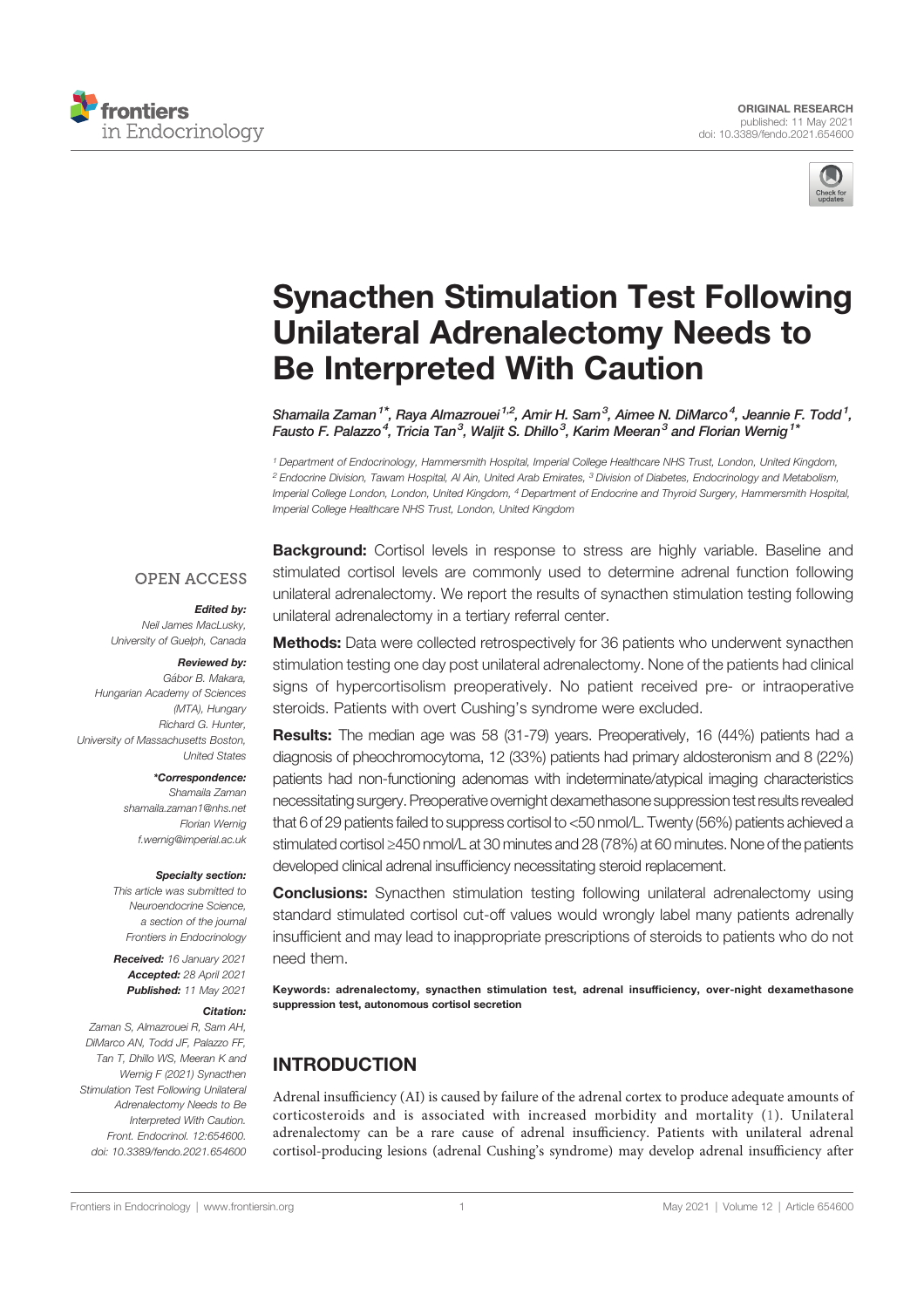adrenalectomy due to contralateral adrenal suppression (2). Similarly, patients with autonomous cortisol secretion (subclinical Cushing's syndrome) are considered to be at risk of adrenal insufficiency following adrenalectomy (2).

The synacthen stimulation test (SST) remains the most widely used test in investigating AI and has been validated against the 'gold standard', the insulin tolerance test (ITT) in secondary (central) AI (1, 3). A 30-minute stimulated cortisol level in response to intramuscular or intravenous injection of 250 micrograms of synacthen has been used as a criterion to define adrenal insufficiency (3). For various reasons, SSTs alone may not be applicable in the immediate post unilateral adrenalectomy setting to reliably diagnose adrenal insufficiency (4, 5).

We performed a retrospective analysis of SSTs performed on day one after laparoscopic unilateral adrenalectomy for non-Cushing's syndrome adrenal lesions to determine whether synacthen-stimulated cortisol can be used to detect clinically significant post-operative adrenal insufficiency necessitating steroid replacement therapy.

## MATERIALS AND METHODS

#### Patients Cohort

Data were collected retrospectively for patients who underwent post-operative SST after unilateral adrenalectomy for non-cortisol secreting lesions in a tertiary care center between April 2016 to March 2019. SST was performed routinely on all patients on day one post-adrenalectomy. The majority of procedures were carried out laparoscopically except four patients who underwent open adrenalectomy (with three patients converted from minimally invasive surgery to an open procedure). The median length of stay was two days. The study was approved by the Imperial College Healthcare NHS Trust governance team who confirmed that as we are reporting on routinely collected non-identifiable clinical audit data, no approval from a research ethics committee was additionally required under the UK policy framework for Health and Social Care.

## Post-Operative SST

Post-operative SST was performed on day one postoperatively. Cortisol was measured between 8 and 9 am followed by intramuscular injection of 250 micrograms of tetracosactide. Cortisol was measured at 30 and 60 minutes following the injection (6).

## Cortisol Measurement

Serum cortisol levels were measured using the Abbott Architect i‐2000 immunoassay analyser (Abbott Diagnostics, Maidenhead, UK). The precision was ≤10% total coefficient of variation (CV) for serum samples ≥83 to ≤965 nmol/L, the limit of detection was ≤22 nmol/L. The cross-reactivity of cortisone in this assay is minimal (2.7% at 1000 µg/dl). A stimulated serum cortisol of ≥450 nmol/L at 30 minutes was regarded as normal which is the local cut-off derived from reference comparison work with older assays. In addition, a lower stimulated cortisol cut-off of 375 nmol/L was applied because peak stress cortisol response to

major surgery in euadrenal patients had previously been shown to range from 375 to 1452 nmol/L (7).

One mg over-night dexamethasone suppression tests (ONDST) were performed (8) as part of functional status evaluation of adrenal incidentalomas or to exclude cortisol cosecretion in aldosterone-secreting adenomas. Results were collected whenever available from electronic health care records or referral letters. None of our patients were on oral contraceptive medications, hormone replacement therapy or steroids pre-operatively. As stated above, only patients with non-cortisol secreting adrenal lesions were included. Patients undergoing bilateral adrenalectomy, patients with Cushing's syndrome, patients with adrenal cortical carcinoma and patients who received intraoperative steroids were excluded.

## Statistical Analysis

Proportional outcomes were presented as numbers and percentages. Continuous values were expressed as mean with standard deviation (SD) or median with range if normally or non-normally distributed respectively. We performed Chi-Square and Fisher's Exact tests for categorical variables, t tests for normally distributed variables and Mann-Whitney U test and Kruskal-Wallis test for non-normally distributed variables. A two-tailed probability value of <5% was considered statistically significant. Statistical analysis was performed using statistical software (Stata13, Stata corp LP, Texas).

## RESULTS

The study included 36 patients with a median age of 58 years and a female to male ratio of 1.8. Sixteen (44%) patients had a diagnosis of phaeochromocytoma, 12 (33%) patients had primary aldosteronism and 8 (22%) patients had nonfunctioning lesions with indeterminate/atypical imaging characteristics necessitating surgery (Table 1).

TABLE 1 | Baseline characteristics of patients who underwent short synacthen testing post unilateral adrenalectomy.

| Number                                       | 36            |
|----------------------------------------------|---------------|
| Median Age (5-95% range)                     | 58 (31-79)    |
| Male gender (N, %)                           | 23 (64%)      |
| Preoperative Diagnosis (N, %):               |               |
| Pheochromocytoma<br>٠                        | 16 (44%)      |
| Primary aldosteronism                        | 12 (33%)      |
| Non-functioning lesions                      | 8 (22%)       |
| Median lesion size in cm (5-95% range) N=30* | $3.5(1-7)$    |
| Pheochromocytoma (N=16)                      | $4.25(2-8)$   |
| Primary aldosteronism (N=6)<br>٠             | $1.35(0.8-2)$ |
| Non-functioning lesions (N=8)                | $4.75(2-7)$   |
| Morning cortisol post ONDST (N=29)           |               |
| $<$ 50 nmol/L                                | 23 (79%)      |
| $51-138$ nmol/L                              | 5(17%)        |
| $>138$ nmol/L                                | 1(3%)         |
|                                              |               |

\*Lesion size based on histology. Six patients who underwent surgery for primary aldosteronsim had adrenal hyperplasia on histology.

\*Histological diagnosis of 8 non-functioning lesions include adenomas (3), cyst (1), leiyomyosarcoma (2), myolipoma (1), granulomatous lesion (1).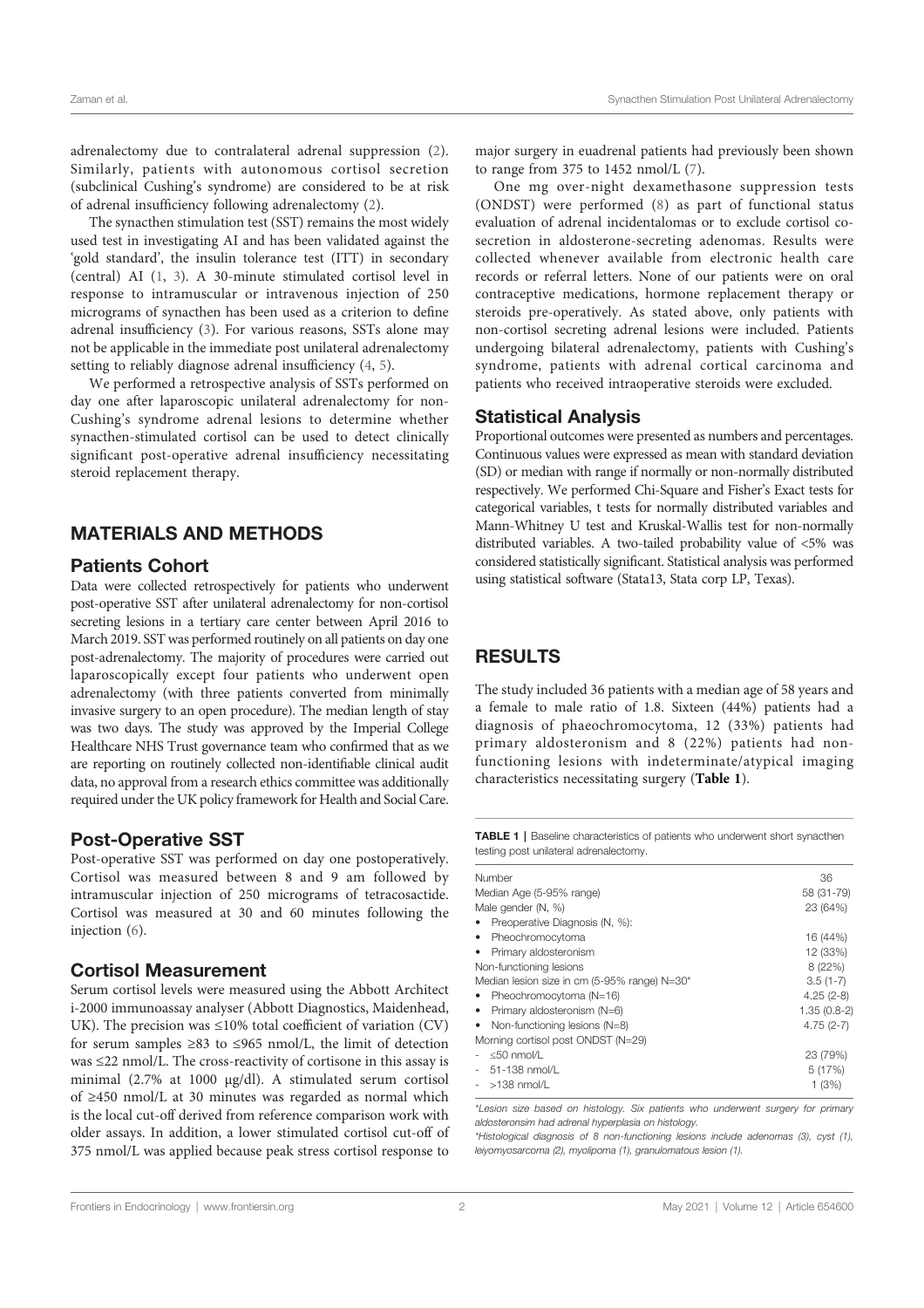Overnight dexamethasone suppression test results were available for 29 patients, 15 for patients with a diagnosis of phaeochromocytoma, 10 for patients with primary hyperaldosteronism and 4 for patients with non-functioning lesions. Following dexamethasone administration, 23 (79%) patients had cortisol levels of ≤50 nmol/L (14 phaeochromocytoma patients, 7 patients with primary aldosteronism and 2 patients with non-functioning lesions), 5 patients had cortisol levels between 51-138 nmol/L (1 patient with pheochromocytoma, 2 patients with primary aldosteronism and 2 patients with non-functioning lesions) and only one patient had a cortisol level of >138 nmol/L with a primary diagnosis of primary aldosteronism (Table 1).

Using a cut-off for stimulated cortisol of 450 nmol/L at 30 minutes, 20/36 (56%) of patients passed the SST. Using a lower cutoff of 375 nmol/L, 28/36 (78%) patients would have passed at 30 minutes. When considering 60 minute values of stimulated cortisol, an 28/36 (78%) and 33/36 (92%) patients would pass the test when using a 450 nmol/L and 375 nmol/L cut-off respectively (Table 2). Mean baseline cortisol levels were significantly higher in those who passed the cut-off than in those who did not ( $p$  value <0.05) (**Figure** 1). However, the synacthen-stimulated cortisol rise at 30 minutes was greater in those patients with lower baseline cortisol values (Figure 2). Underlying diagnosis or ONDST results did not result in significantly different peak cortisol levels following synacthen stimulation (Table 2 and Figure 3). All patients were followed up clinically and those patients who were followed up in different centres were contacted by the research team following surgery. Importantly, none of the patients required steroid replacement or developed features of adrenal insufficiency during a minimum of 12 month follow-up period post-surgery.

## **DISCUSSION**

Honda et al. observed a compensatory rise in plasma ACTH levels in patients undergoing unilateral adrenalectomies for primary aldosteronism but did not find any significant difference in preand post-operative basal cortisol levels. Stimulated peak cortisol levels remained lower following adrenalectomy, but none of the patients developed clinically relevant adrenal insufficiency. Patients with subclinical Cushing's syndrome had been excluded in this study (4). Similarly, a review of 331 adrenalectomies over a period of 12 years showed that no patient undergoing unilateral adrenalectomy for non-cortisol producing lesions required steroid replacement post-operatively. Those who did require steroid replacement, had a diagnosis of Cushing's syndrome or subclinical Cushing's syndrome (9). Our own study excluded patients with overt Cushing's syndrome. Based on ONDST results, 6 patients had possible or autonomous cortisol secretion (without clinical features of hypercortisolism). SSTs were carried out on day 1 following adrenalectomy as most patients would be discharged on day 1 or day 2 following laparoscopic surgery. None of our patients were given post-operative steroid replacement despite the fact that 44% of patients did not reach a 30 minute cortisol peak of more than 450 nmol/L. Tang et al. report a single centre experience of 22 patients with aldosterone and cortisol cosecreting adenomas and 392 aldosterone-secreting adenomas. All patients were given peri-operative steroids which were weaned off over the course of one week following surgery. No episode of adrenal crisis or adrenal insufficiency was observed in this study (10). One would expect patients with autonomous cortisol secretion to be at higher risk of postoperative adrenal insufficiency due to contralateral adrenal suppression (2, 11). Autonomous cortisol secretion in the absence of overt clinical manifestations of Cushing syndrome can be found in up to 20-25% of adrenal tumors (12). Current guidelines suggest that a serum cortisol level of less than 50 nmol/L post 1mg of dexamethasone excludes cortisol hyper-secretion in patients with adrenal incidentalomas. For patients without overt Cushing's syndrome and a serum cortisol post dexamethasone between 51 and 138 nmol/L, the term 'possible autonomous cortisol secretion' is proposed and those with serum cortisol more than 138 nmol/L, the term 'autonomous cortisol secretion' is used in the absence of clinical manifestations of overt Cushing's syndrome (3). When using ONDST as the sole criteria it is important to remember that the diagnostic accuracy of ONDST can be affected by variable absorption and metabolism of dexamethasone as well as by drug interference (12). In our patient cohort, we did not find a significant difference in postoperative stimulated peak cortisol levels at 30 minutes based on the pre-operative ONDST categories, but our sample size was too small to draw firm conclusions and only one patient had a post-ONDST cortisol of >13nmol/L (Figure 3). Similar to the results reported by others (10), none of our patients developed clinical adrenal insufficiency until at least 12 months post-operatively. One of our patients was recommended steroid replacement as he only achieved a post-operative synacthen stimulated peak cortisol level of 91 nmol/L. This patient's dexamethasone-suppressed cortisol was 78 nmol/L before surgery. Against medical advice, the patient elected not to take steroids and remained clinically well. A repeat SST nine months later showed a 30 minute cortisol level of 480 nmol/L. Whilst this particular patient might have temporarily required steroid replacement in the event of stress, most patients who failed the SST following unilateral adrenalectomy using established cut-off criteria do not need steroid replacement.

In addition, after the unilateral adrenalectomy, the remaining adrenal gland has adequate capacity to make up for the resected gland over time.4 As contralateral adrenal hypertrophy takes time. SST test done in the immediate postoperative period would be premature, and those who fail the test may require observation only.

It therefore appears that synacthen-stimulated cortisol using established cortisol cut-offs cannot accurately define patients at risk of adrenal insufficiency following unilateral adrenalectomy for noncortisol secreting adrenal lesions. A recent prospective study of 100 patients with primary aldosteronism post-adrenalectomy found that 27% of patients did not reach a synacthen-stimulated cortisol peak of 469 nmol/L (classified having adrenal insufficiency) with 48% of those patients not reaching a peak of 372 nmol/L (classified having severe adrenal insufficiency). The SST was carried out on day 4 or 5 after surgery. The study included patients with autonomous cortisol secretion (5). Honda et al. have shown that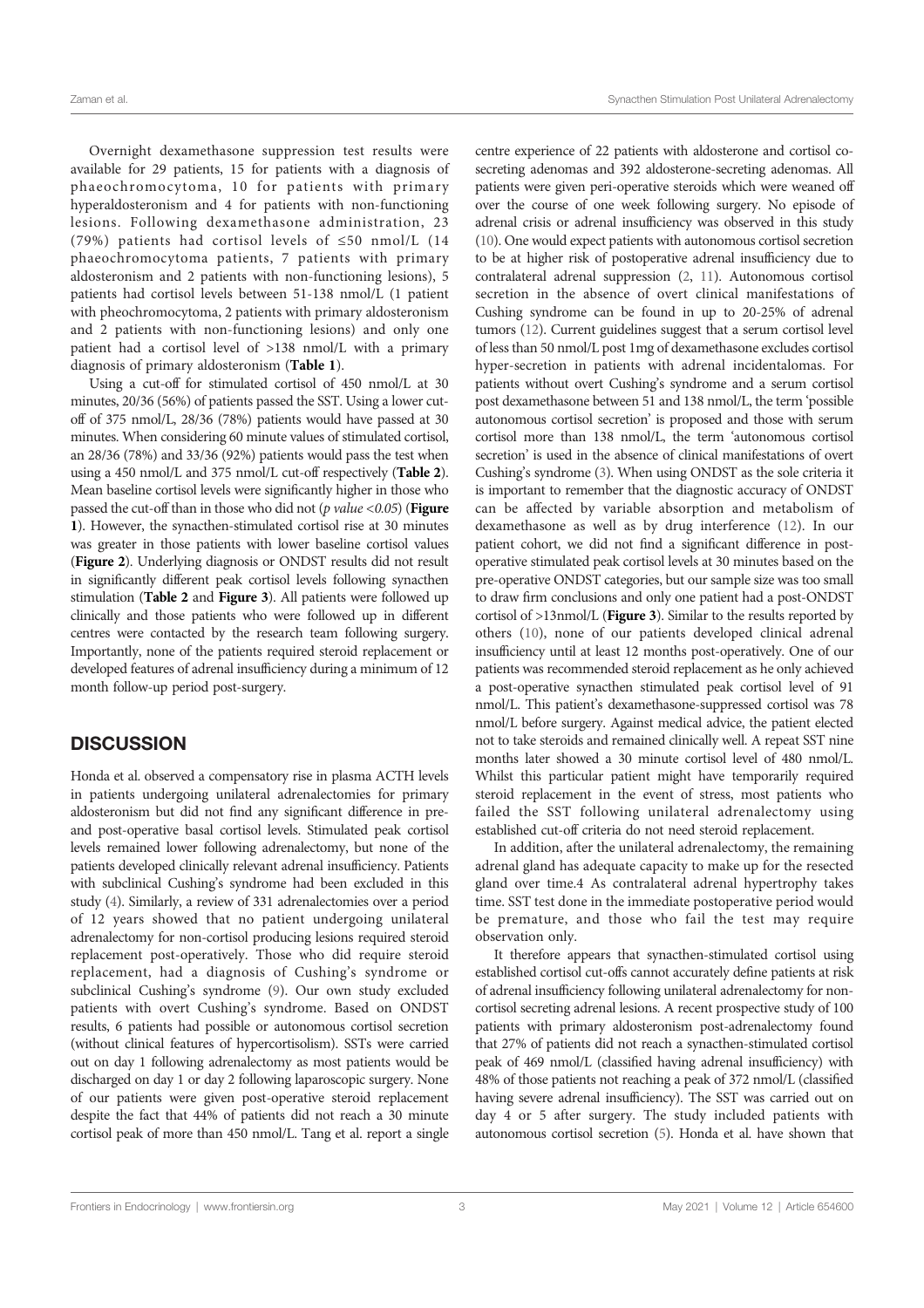|                                 | 30 minutes Peak Cortisol ≥450 nmol/L N= 20 | 30 minutes Peak Cortisol <450 nmol/L N= 16 | P Value             |
|---------------------------------|--------------------------------------------|--------------------------------------------|---------------------|
| <b>Baseline Cortisol in SST</b> | $371 \pm 104$                              | $222 \pm 73$                               | $0.00001^a$         |
| (Mean +SD)                      |                                            |                                            |                     |
| <b>ONDST:</b>                   |                                            |                                            | 0.801 <sup>b</sup>  |
| $<$ 50                          | 13                                         | 10                                         |                     |
| 51-138                          | $\mathbf{2}$                               | 3                                          |                     |
| >138                            | $\mathbf{1}$                               | $\circ$                                    |                     |
| Histology:                      |                                            |                                            |                     |
| Pheochromocytoma                | 6                                          | 10                                         | $0.151^{b}$         |
| Primary Aldosteronism           | 9                                          | 3                                          |                     |
| Non-Functioning Lesions         | 5                                          | 3                                          |                     |
|                                 | 60 minutes Peak Cortisol ≥450 nmol/L N=28  | 60 minutes Peak Cortisol <450 nmol/L N=8   |                     |
| <b>Baseline Cortisol in SST</b> | $339 \pm 105$                              | $186 \pm 74$                               | $0.0005^{\text{a}}$ |
| (Mean +SD)                      |                                            |                                            |                     |
| <b>ONDST:</b>                   |                                            |                                            |                     |
| <50                             | 18                                         | 5                                          | $0.677^{b}$         |
| 51-138                          | 3                                          | $\overline{2}$                             |                     |
| >138                            | $\mathbf{1}$                               | $\Omega$                                   |                     |
| Histology:                      |                                            |                                            |                     |
| Pheochromocytoma                | 12                                         | $\overline{4}$                             | $0.775^{b}$         |
| Primary Aldosteronism           | 9                                          | 3                                          |                     |
| Non-Functioning Lesions         | $\overline{7}$                             | 1                                          |                     |
|                                 | 30 minutes Peak Cortisol ≥375 nmol/L N=28  | 30 minutes Peak Cortisol < 375 nmol/L N=8  |                     |
| <b>Baseline Cortisol in SST</b> | $336 \pm 109$                              | $195 \pm 74$                               | $0.0016^{\rm a}$    |
| (Mean +SD)                      |                                            |                                            |                     |
| <b>ONDST:</b>                   |                                            |                                            | 0.433 <sup>b</sup>  |
| $50$                            | 19                                         | 4                                          |                     |
| 51-138                          | 3                                          | $\mathbf{2}$                               |                     |
| >138                            | 1                                          | $\mathbf 0$                                |                     |
| Histology:                      |                                            |                                            | $0.886^{b}$         |
| Pheochromocytoma                | 12                                         | $\overline{4}$                             |                     |
| Primary Aldosteronism           | 10                                         | $\overline{c}$                             |                     |
| Non-Functioning Lesions         | 6                                          | $\overline{c}$                             |                     |
|                                 | 60 minutes Peak Cortisol ≥375 nmol/L N=33  | 60 minutes Peak Cortisol <375 nmol/L N=3   |                     |
| <b>Baseline Cortisol in SST</b> | $321 \pm 107$                              | $124 \pm 65$                               | 0.004 <sup>a</sup>  |
| (Mean +SD)                      |                                            |                                            |                     |
| <b>ONDST:</b>                   |                                            |                                            | $0.515^{b}$         |
| $<$ 50                          | 21                                         | $\overline{2}$                             |                     |
| 51-138                          | $\overline{4}$                             | 1                                          |                     |
| >138                            | $\mathbf{1}$                               | $\Omega$                                   |                     |
| Histology:                      |                                            |                                            | $0.435^{b}$         |
| Pheochromocytoma                | 14                                         | 2                                          |                     |
| Primary Aldosteronism           | 12                                         | $\circ$                                    |                     |
| Non-Functioning Lesions         | $\overline{7}$                             | 1                                          |                     |

TABLE 2 | Distribution of ONDST, baseline cortisol and histology based on different peak of cortisol cut-offs.

<sup>a</sup>Significant difference (Two sample T-Test, alpha=0.05).

<sup>b</sup>Non significant difference (Fisher Exact Test, alpha=0.05).

the cortisol-secreting capacity is reduced following unilateral adrenalectomy, but this reduction does not lead to any significant clinical consequences in most cases. Using synacthen-stimulated cortisol as the only marker to determine adrenal insufficiency would lead to overuse of steroid replacement and in some cases result in increased morbidity associated with increased steroid replacement doses (13–15).

Synacthen-stimulated cortisol at 30-minute has been validated against the 'gold standard', the insulin tolerance test (1, 3). However, most studies either included healthy subjects or patient with diagnosed or suspected AI (6, 16, 17). Cut-offs to define adrenal insufficiency derived from those studies may not be applicable to an immediate post-adrenalectomy setting. We have demonstrated previously that the cortisol response in the immediate post-operative period in euadrenal patients undergoing different types of surgery can be highly variable. Those who underwent major surgery had serum cortisol levels ranging from 375 nmol/L to 1452 nmol/L with a median serum cortisol of 680 nmol/L. Opioid use, lower cortisol binding globulins and albumin in the post-operative period also affect the results (18, 19). Cortisol binding globulin is significantly lower following surgery as shown previously (20), and the free cortisol index may therefore be much more reliably reflect true adrenal reserve post unilateral adrenalectomy. In addition, when defining cut-off levels, it is important to remember that cortisol levels are assay specific (21). Therefore, a lower threshold might more accurately identify patients at risk of clinically relevant transient adrenal insufficiency. Undoubtedly, there is a 'grey zone' where patients are unlikely going to suffer an adrenal crisis, but could potentially be harmed by unnecessary use of steroid replacement therapy. Definitions of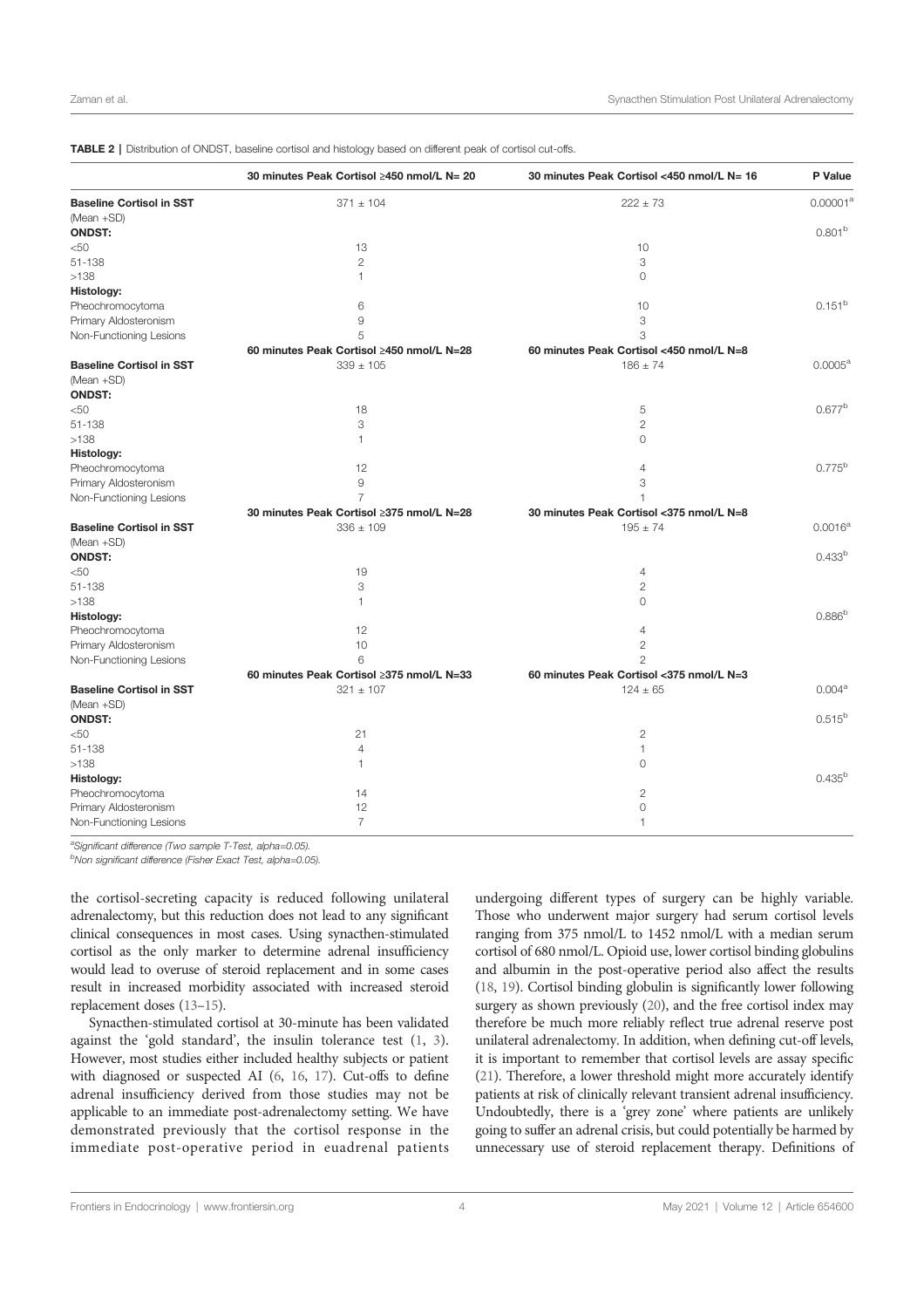



adrenal insufficiency used in other studies were based on cut-off values only and not on clinical symptoms (2, 5).

Our local protocol included ONDST for all patients with adrenal lesions including those with phaeochromocytomas as ectopic ACTH production is known to be a rare cause of Cushing's syndrome in patients with phaeochromocytomas. Such a case reported by us recently describes a patient with phaeochromocytoma who developed severe Cushing's syndrome, which was only discovered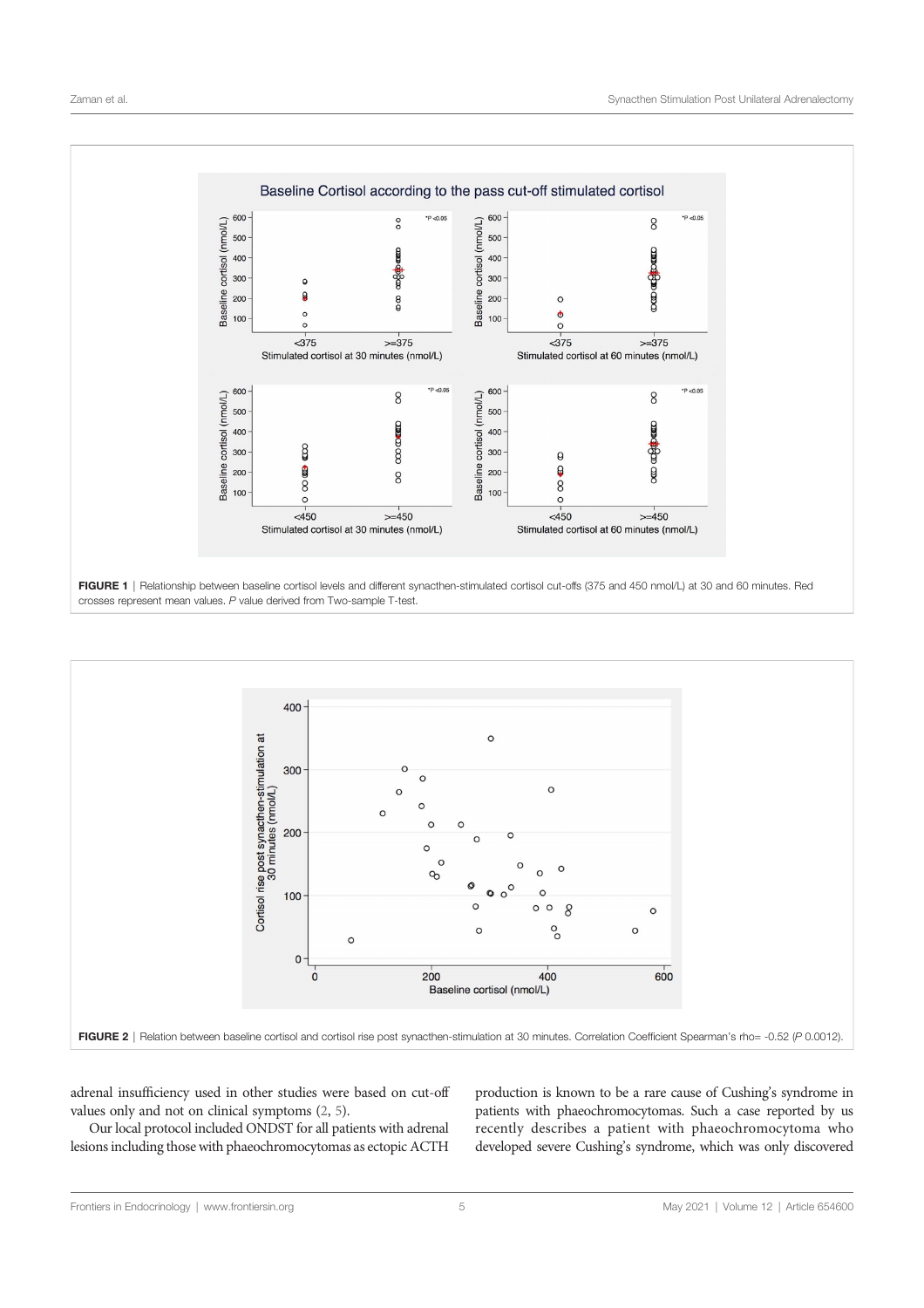

FIGURE 3 | Relationship between dexamethasone-suppressed cortisol levels and 30 minute synacthen-stimulated cortisol levels. Red crosses represent median values. P-value was derived from Kruskal-Wallis test.

during his elective admission for adrenalectomy (22). In addition, there is a recent study published which showed higher cortisol concentrations in patients with phaeochromocytomas than in patients with primary hypertension (23).

Strengths of our study were that patients undergoing adrenalectomy for different types of non-cortisol secreting adrenal lesions were included. All adrenalectomies were carried out by a single surgeon in a tertiary referral centre. Serum cortisol was assessed using the same cortisol assay.

Limitations to our study include its retrospective nature and the limited sample size. Not all patients had available preoperative ONDST results. Synacthen stimulation testing was carried out on day one following surgery as most patients would be discharged the day after surgery. Patients did not routinely undergo follow-up stimulated synacthen testing, but were followed up clinically for a period of at least 12 months. We did not have a control group of euadrenal patients undergoing non-adrenal abdominal surgery.

# **CONCLUSION**

The routine use of conventional synacthen-stimulated cortisol cutoff levels in the immediate post-operative setting would overdiagnose adrenal insufficiency following unilateral adrenalectomy and lead to unnecessary steroid replacement therapy. SST should be reserved for patients at risk of post-operative adrenal insufficiency, such as those with pre-operative autonomous cortisol secretion. Lower stimulated cortisol cut-offs and use of free cortisol index may more accurately identify patients at risk of adrenal insufficiency.

## DATA AVAILABILITY STATEMENT

The original contributions presented in the study are included in the article/supplementary material. Further inquiries can be directed to the corresponding authors.

# ETHICS STATEMENT

The studies involving human participants were reviewed and approved by Clinical Audit Committee. Imperial College Healthcare NHS Trust. Written informed consent for participation was not required for this study in accordance with the national legislation and the institutional requirements.

## AUTHOR CONTRIBUTIONS

SZ and RA: first author. RA, AS, AM, JT, FP, TT, WD, and KM: Senior authorship. FW: Senior and Last authorship. All authors contributed to the article and approved the submitted version.

## FUNDING

This research did not receive any specific grant from any funding agency in the public, commercial or not-for-profit sector.